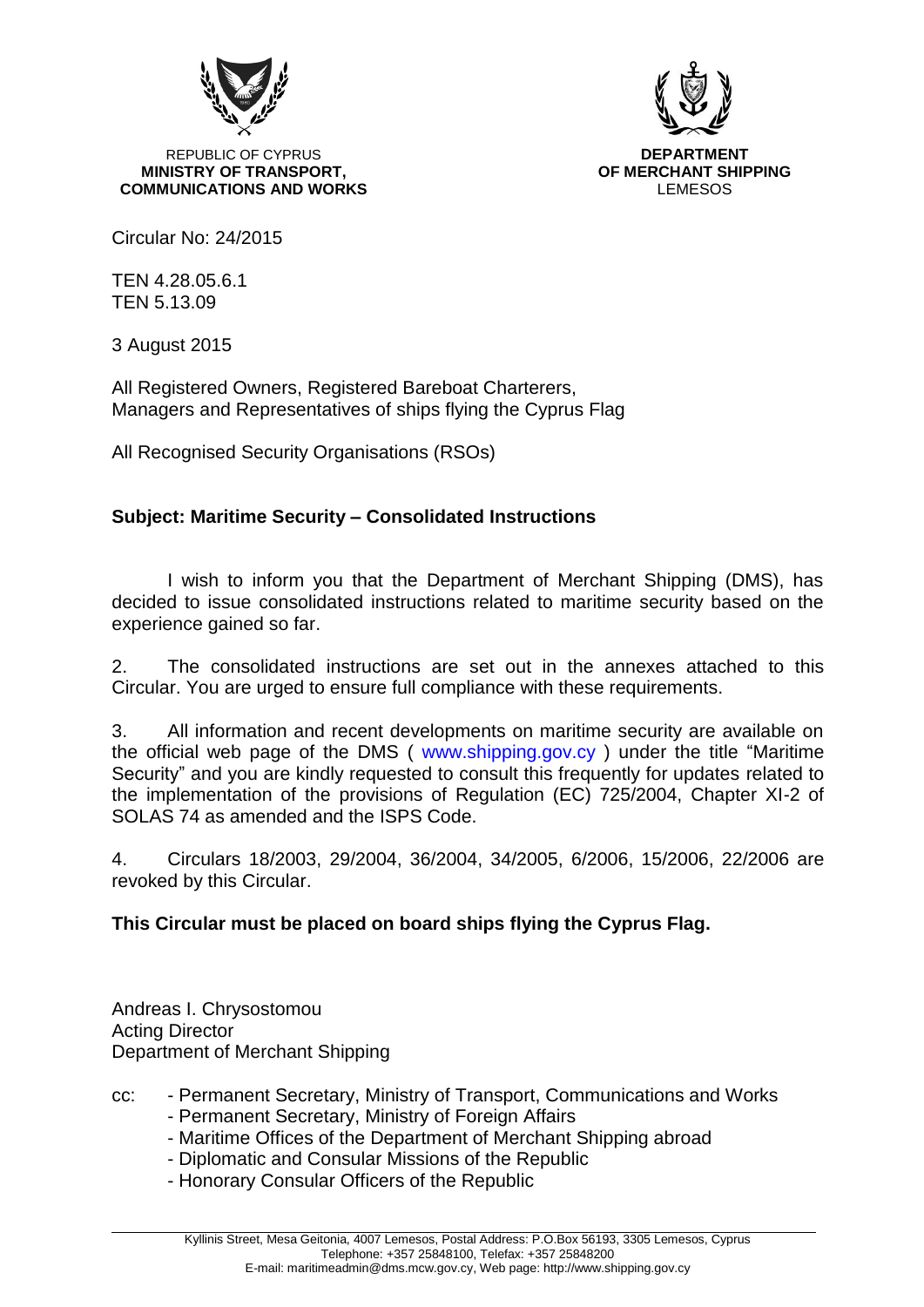- Cyprus Shipping Chamber
- Cyprus Union of Ship Owners
- Cyprus Bar Association

Encl.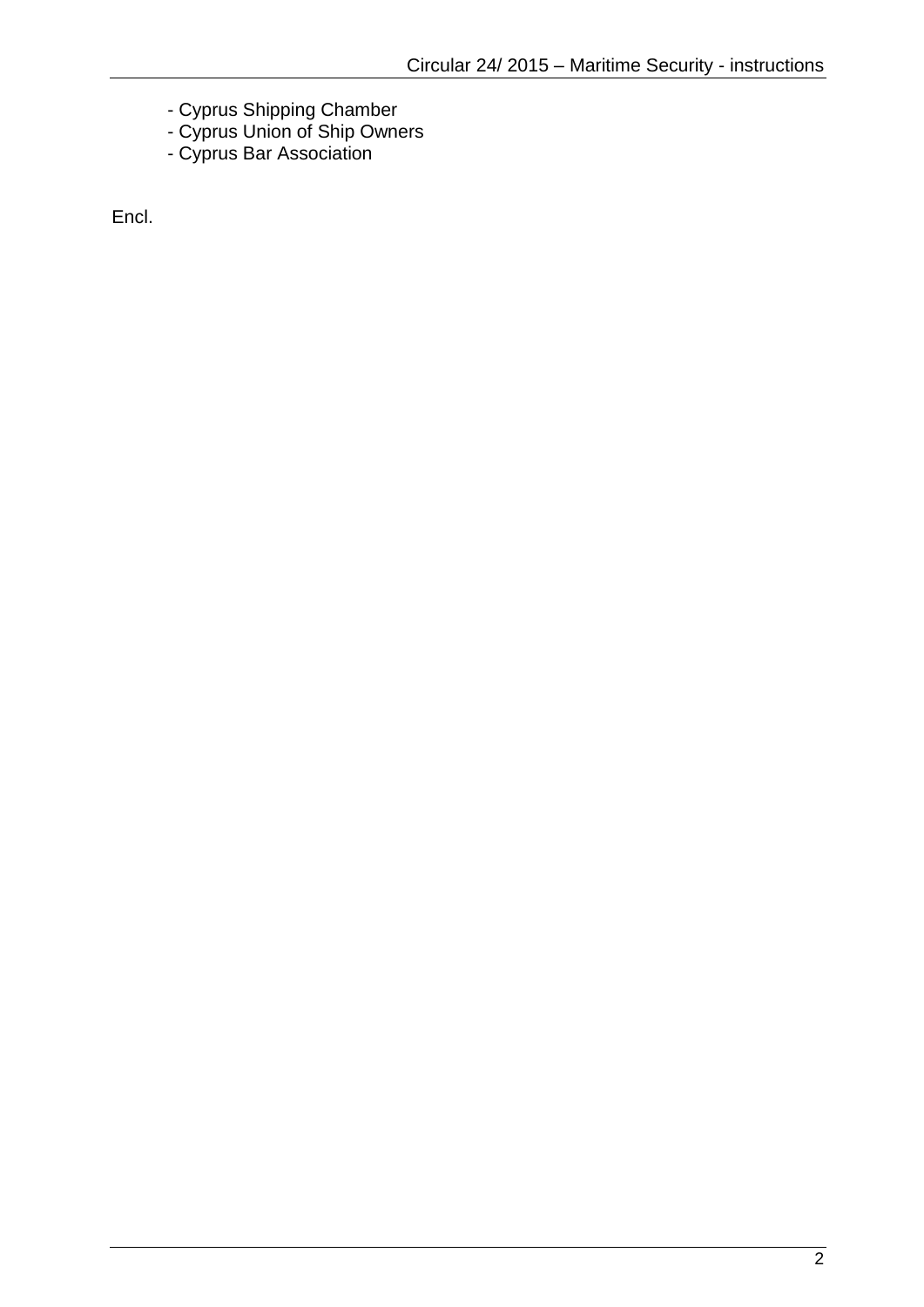#### **ANNEX 1 COMMUNICATION WITH THE DEPARTMENT OF MERCHANT SHIPPING**

### **1. Contact details**

The Department of Merchant Shipping (DMS) wishes to inform all parties that the contact details for maritime security issues concerning Cyprus flag ships are the following:

DEPARTMENT OF MERCHANT SHIPPING Maritime Safety and Security Division Offices: Kyllinis Street, Mesa Geitonia, Lemesos, Cyprus Postal Adress: P.O.Box 56193, 3305 Lemesos, Cyprus Telephone: +357 25848100 Fax: +357 25848200 Emergency Telephone: +357 99377988

E-mail address for general matters on ISPS (ISPS matters other than Continuous Synopsis Record matters):

[maritime.security@dms.mcw.gov.cy](mailto:maritime.security@dms.mcw.gov.cy)

E-mail address for Continuous Synopsis Record (CSR) (submission of ISPS C1, C2 and C3 forms as well as requests for issue and changes to CSR): [csr@dms.mcw.gov.cy](mailto:csr@dms.mcw.gov.cy)

E-mail address for Ship Security Alerts (the email to which all ships' real security alerts to be transmitted from Cyprus flag ships):

[ssas@dms.mcw.gov.cy](mailto:ssas@dms.mcw.gov.cy)

The DMS suggests that all e-mail messages are addressed to the dedicated e-mail addresses as stated above. E-mail messages should not be addressed to any of the personal email addresses of the DMS personnel unless it is requested by an officer of the DMS for a particular message to be sent to his / her personal e-mail address.

# **2. Downloads and news**

All forms, including any future revisions, described in this Circular and other Circulars of the DMS related to maritime security are / will be available to be downloaded from the web page of the DMS under "Downloads / Maritime Security".

News and important information will also be available on the web page of the DMS under "Press Room / News / Maritime Security News".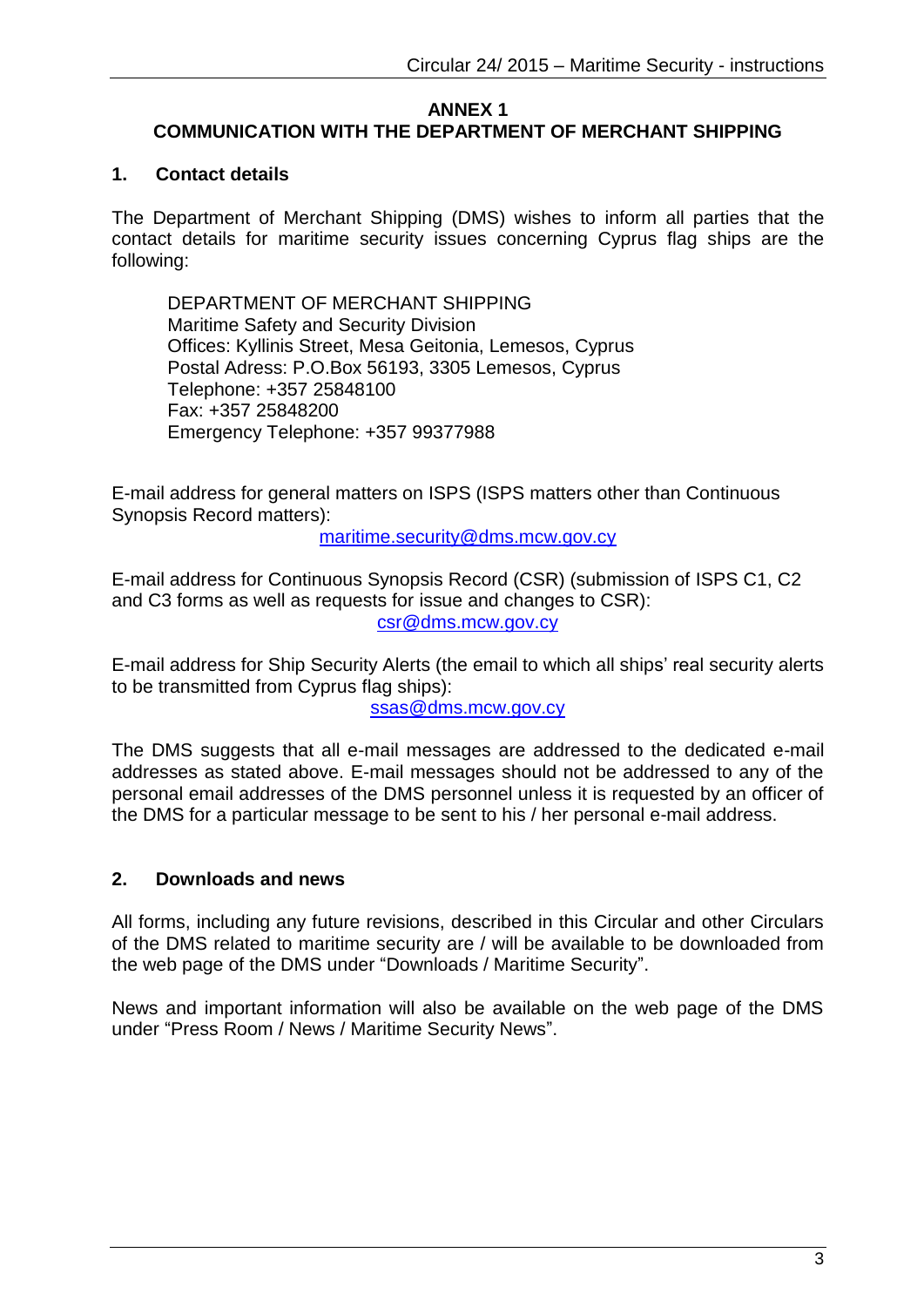### **ANNEX 2 VERIFICATION AND CERTIFICATION**

### **1. Recognized Security Organizations**

The Classification Societies, listed below in alphabetic order, are authorized by the Republic of Cyprus as Recognized Security Organizations (RSOs):

- American Bureau of Shipping;
- Bureau Veritas:
- China Classification Society;
- Croatian Register of Shipping;
- DNVGL Group AS;
- Korean Register of Shipping;
- Lloyd's Register of Shipping:
- Nippon Kaiji Kyokai;
- Polski Rejestr Statkow;
- RINA: and
- Russian Maritime Register of Shipping.

The RSOs are authorized to review and approve ship security plans of Cyprus flag ships, in accordance with ISPS-Code Part A, and the additional requirements of Cyprus.

The RSOs are also authorized to conduct all shipboard verifications (interim, initial, intermediate, renewal and additional verifications) and to issue the International Ship Security Certificate (ISSC) (interim and full term) on behalf of the Republic of Cyprus.

### **No additional authorization is required to be granted by the DMS for the conduct of any of the shipboard verifications.**

### **2. Issuance of consecutive Interim ISSC**

In case of a ship not be able to undergo an initial verification in order to be furnished with a full term ISSC prior the expiry of the interim ISSC, a written request must be submitted to the DMS, by the owner or the manager of the ship, for the issuance of a consecutive interim ISSC, along with the objective evidences, such as communication with the RSO of the ship, justifying the reasons for such a request.

The DMS, after examining the reasons and verifying that the purpose of the owner or the manager in requesting such certificate is not to avoid full compliance with SOLAS Chapter XI-2 and Part A of the ISPS Code, will approve in writing the issuance of a consecutive interim ISSC with a validity no more than 6 months from the date of expiry of the initial interim ISSC**. No consecutive interim ISSC should be issued by the RSO of the vessel prior the written approval of the DMS.**

### **3. Failures of Security Systems during Verification and Certification Process**

The DMS has observed that RSOs have issued or renewed ISSCs to Cyprus flag ships after verifications with failures identified and before their rectification. The DMS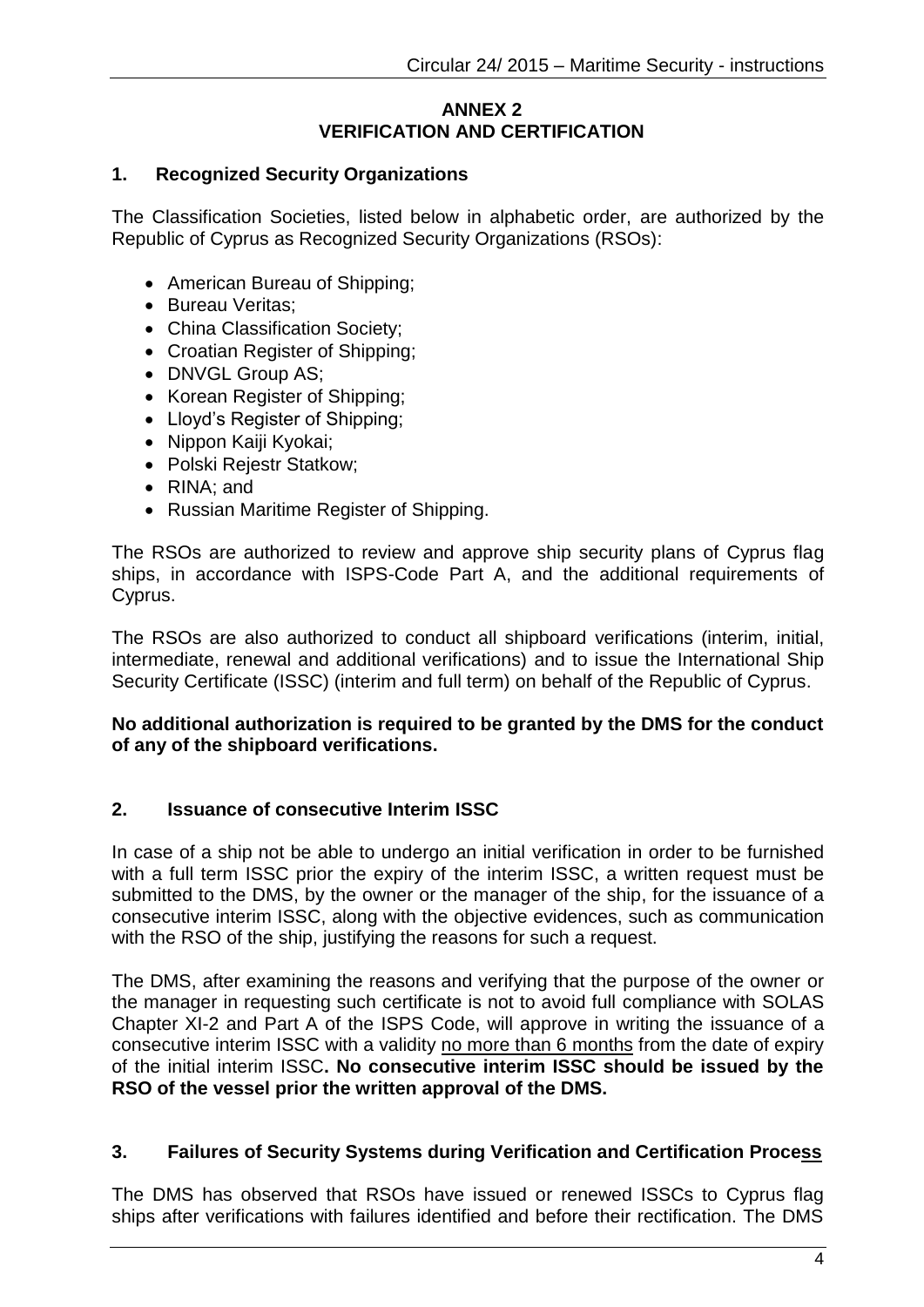wishes to bring to all RSOs the provisions of MSC/Circ. 1097, Annex whereby it is clearly stated that:

"Issue of the International Ship Security Certificate

- *10 The Committee concluded that a certificate should only be issued:*
	- *.1 when the ship has an approved ship security plan (SSP); and*
	- *.2 there is objective evidence to the satisfaction of the Administration that the ship is operating in accordance with the provisions of the approved plan.*

*11 Certificates should not be issued in cases where minor deviations from the approved plan or the requirements of SOLAS chapter XI-2 and part A of the ISPS Code exist, even if these deviations do not compromise the ship's ability to operate at security levels 1 to 3."*

The DMS urges all RSOs to strictly apply the above mention provision and to follow the provisions of IACS Procedural Requirement No.24 Rev.1 entitle "Procedural Requirements for ISPS Code Certification" or any future revision.

**No ISSC should be issued or renewed when failures are identified and no ISSC should be endorsed when major failures are identified during the relevant verifications unless appropriate measure /actions are taken by the ship to restore compliance**. The RSO's attending auditor(s) shall verify the implementation of these measures prior the ship sails. In addition, depending on the nature and seriousness of the failure identified, a schedule for the implementation of preventative action may need to be agreed between the Company and the auditor to prevent recurrence. Additional audits may be carried out as necessary.

The RSOs should contact DMS, for further guidance and actions, in the following cases:

1. Failures identified during an ISPS initial or renewal verification cannot be rectified / resolved prior the ships sails from the port /place of verification, and

2. Major failures identified during an ISPS Intermediate verification cannot be rectified / resolved prior the ships sails from the port /place of verification.

Furthermore, the DMS has noticed that, in a number of cases, RSOs have classified and recorded on their audit reports failures as "observations". Taking into account that an observation is defined as a statement of fact which if not corrected may lead to a failure in the future, the use of the described approach resulting in the non-rectification of identified deficiencies / failures. Based on the above the DMS does not accept or allow the use of the said approach / practice and all RSOs must take necessary actions to prevent reoccurrence in the future.

# **4. Monitoring the Implementation of Regulation (EC) 725/2004**

The DMS in its effort to monitor the implementation of the European Regulation (EC) 725 / 2004 (ISPS Code) on Cyprus Flag Ships and establish a closer and better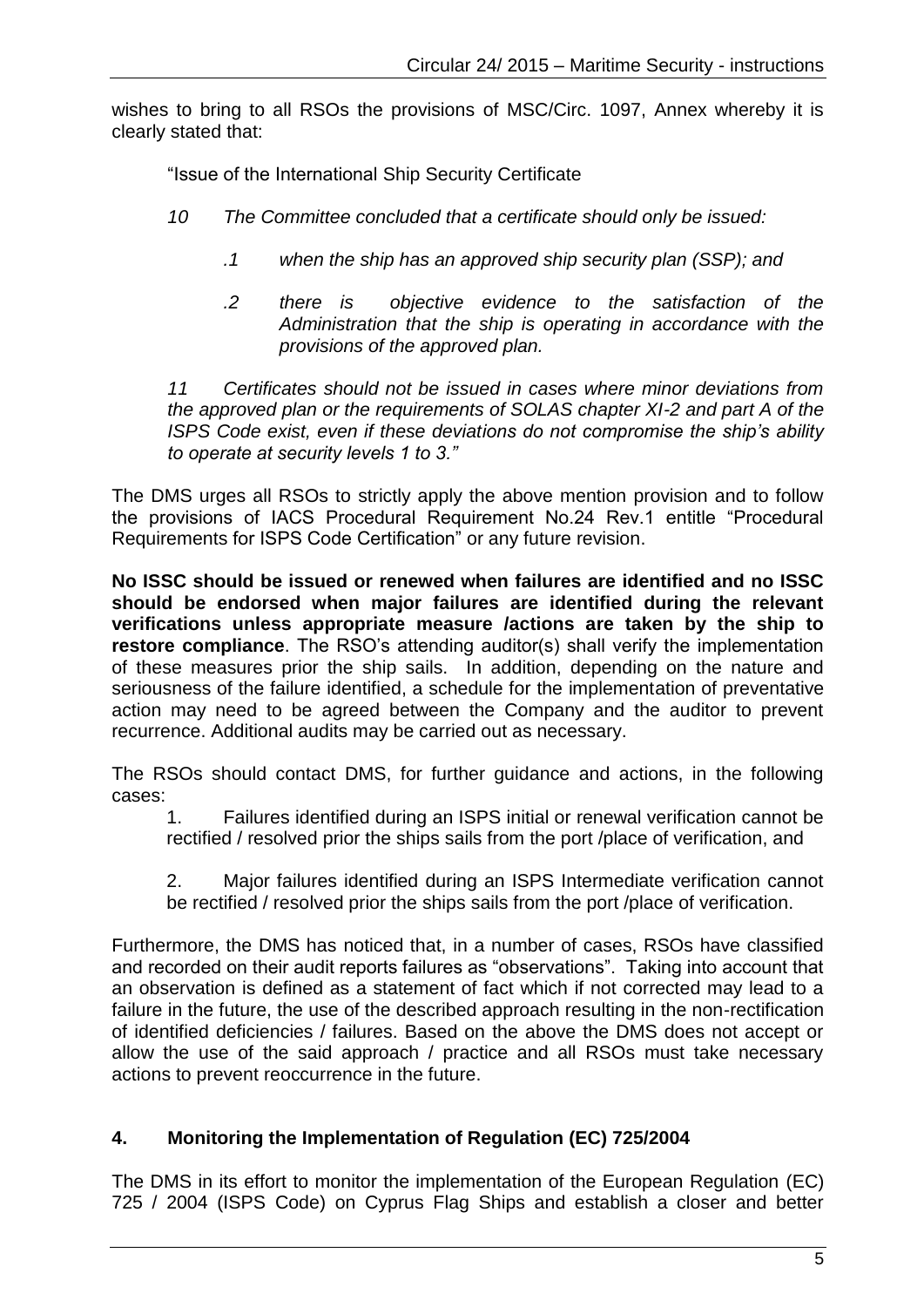collaboration with the appointed RSOs that approve ship security plans and issue ISSC to Cyprus flag ships, wishes to continue participation during shipboard ISPS verifications carried out by all RSOs.

In this respect, surveyors of the DMS MAY participate during initial, intermediate, renewal and additional ISPS verifications which will be scheduled to be carried out on board Cyprus flag ships by the RSOs. Surveyors will attend ISPS audits at the following ports:

- All ports in the Republic of Cyprus.
- All ports in the Hellenic Republic.
- All ports in the Netherlands.
- All ports in the Federal Republic of Germany.

The scheduled date for ship board ISPS verification for each and every ship (together with details of the ship (name and IMO of the ship), type of verification, and contact details of attending surveyor must be forwarded to both the Limassol Head Office (via the dedicated email for maritime security) and the corresponding DMS Overseas Office as stated above. RSOs are kindly requested to send the information well in advance (as soon as the verification has been arranged with the owner/manager of the ship and at least four (4) working days in advance) in order to enable us to make the necessary arrangements for participation.

The DMS will notify you by email or telephone for those cases it intends to participate with its surveyors. It is noted that, the dedicated maritime security email address of the DMS as well as the contact details of its overseas offices, where information for shipboard verifications should be communicated, are available on the DMS website.

The DMS requires from all RSO's to forward to the DMS copies of the following, each time these are issued:

- Ship Security Plan approval letters;
- Shipboard verification reports and any follow up actions; and
- $\bullet$  ISSCs.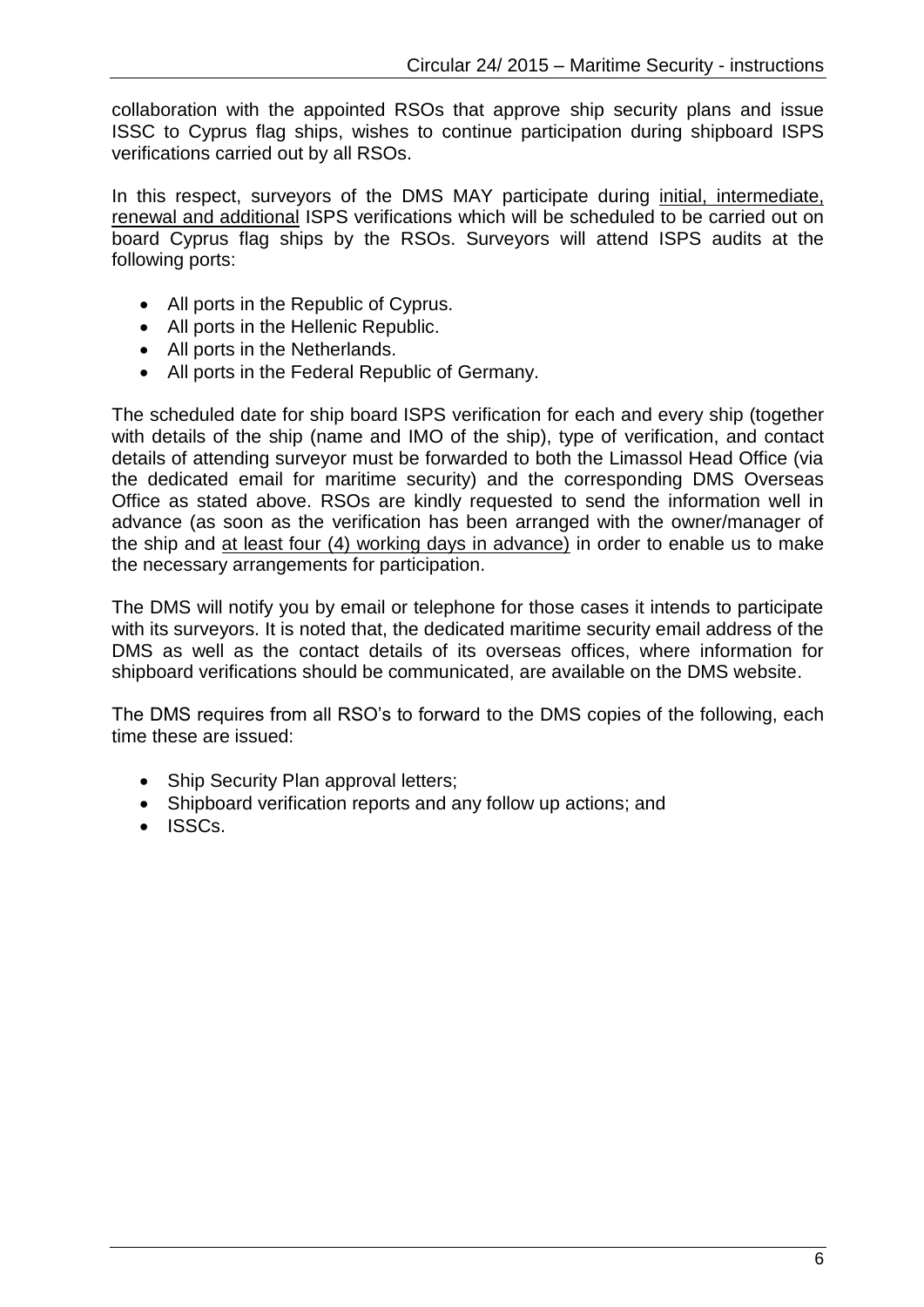### **ANNEX 3 IMPLEMANTATION OF THE ISPS CODE**

### **1. Language of the Ship Security Plan (ISPS Code, Part A, 9.4)**

The Ship Security Plan (SSP) should be written in Greek or English and to any other languages designated by the Company as the command and the working languages on-board their ship.

### **2. Copies of the approved SSP and of any subsequent amendments thereto**

Τhe DMS requires each Company to have in the office from which the ship is operated at least one copy of the approved SSP (including any subsequently approved amendments thereto) relating to that ship. This copy of the SSP (and any amendments thereto) shall be protected from unauthorised access or disclosure.

### **3. SSP as part of the Safety Management System**

In the interest of the national security of the Republic of Cyprus as well as of the other Contracting Governments and the need to protect the SSP from unauthorised access and disclosure, SSPs must NOT form or be part of safety management systems.

#### **4. Interface with ships or ports that are not subject to the requirements of the ISPS Code and Regulation (EC) 725/2004**

The SSP should include provisions to ensure that security is not compromised by any ship to port or ship to ship activity, with a port or a ship which are not subject to the provisions of the ISPS Code and Art. 3.8 of the Regulation (EC) 725/2004.

### **5. Changes to SSP (ISPS Code, Part A, 9.5)**

Changes to a SSP must be applied only after these have been approved by the RSO that has approved the SSP and has issued the ship´s ISSC.

All items described under the provisions of the ISPS Code, Part A/9.4 must be firstly approved by the RSO of the ship prior to their implementation with the only exemption being the contact details of the CSO and alternate CSO (ISPS Code, Part A/ 9.4.14) provided that the approved SSP contains in the main text the duties of the CSO and his/her alternates (ISPS Code Part A/12) and that the contact details are attached to the SSP as an annex.

The DMS will only accept the above mentioned arrangement provided that the ISPS C-1 form is submitted to the DMS prior to the implementation of the changes.

If changes of the CSO / alternate CSO details are not communicated to DMS in time and / or the DMS is unable to reach the CSO and or alternate CSO, these cases will be treated as non-compliances with the provisions of this Circular and will result to additional investigation by the DMS (i.e. additional ship board verification may be requested to be carried out by the RSO or additional shore based verification may be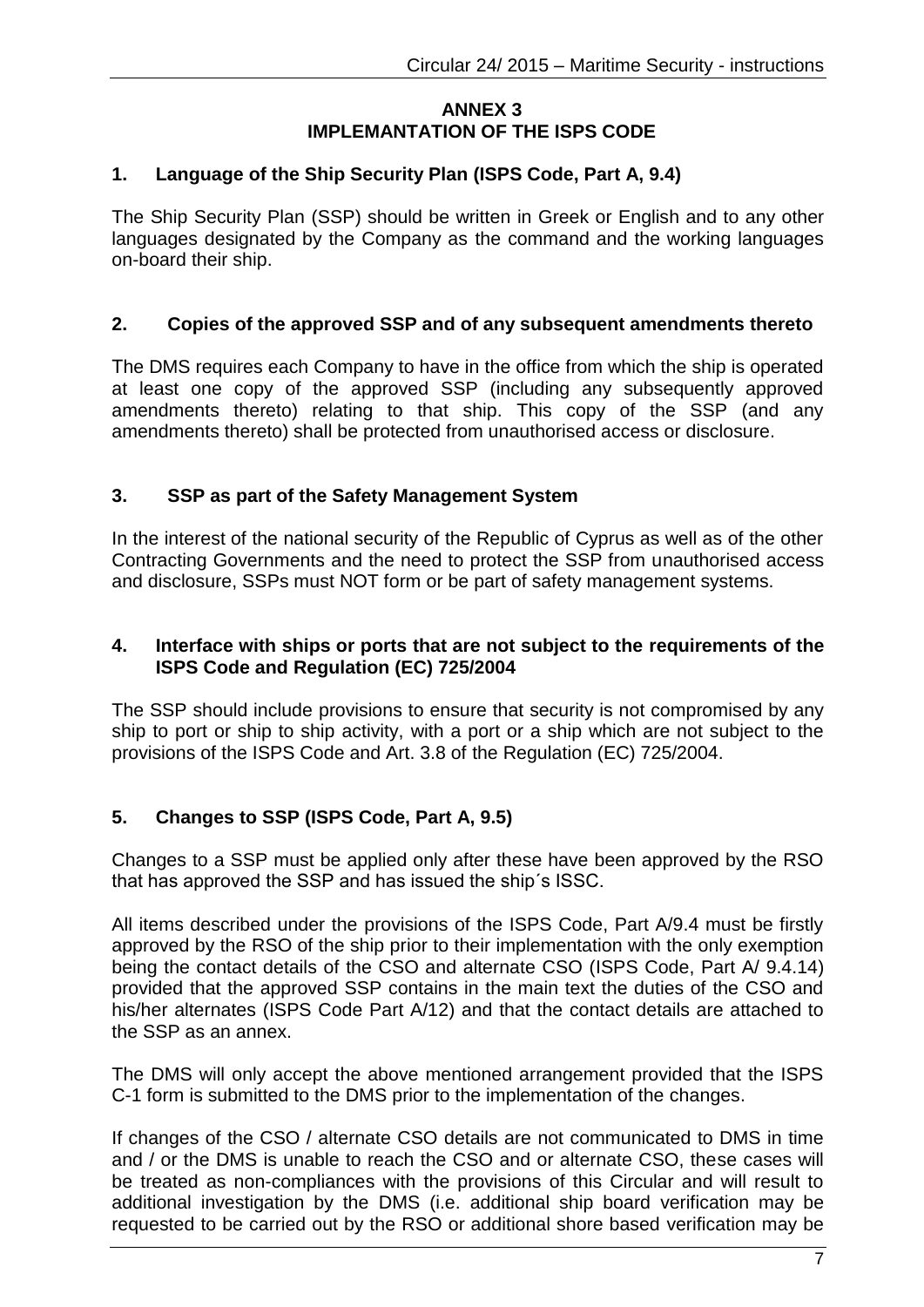requested to be conducted by either the DMS or the RO issuing the Document of Compliance of the company).

The following cases are considered significant, necessitating changes to the SSP plans, which must be submitted for approval prior to their implementation:

- When a ship has undergone a major conversion as defined by SOLAS 74 as amended.
- When any or all of the restricted areas have been changed.
- When new surveillance equipment and related equipment is installed on board for monitoring the security of the ship and these have not been included in the approved SSP.
- When procedures related to the SSP and actions taken when the ship is on security level 1, 2 and 3 are modified.
- When a ship is going to trade in areas that have not been covered by the ship security assessment.

### **6. Nomination of the Company Security Officer, his/her Alternate and the Recognized Security Organization**

The Company, bearing in mind the requirements of sections A/11.2, A/13.1 and paragraph B/13.1 of the ISPS Code, must designate Company Security Officer(s) (CSO(s)) and alternate CSO(s) for the ships it operates. Their names and contact details shall be identified in the SSP.

Persons who have satisfactorily completed an approved course based on IMO Model Course 3.20 on CSO, or who have attended a course based on the knowledge, understanding and proficiency (KUP) as stated at the Annex of the MSC Circular 1154, are considered to have met the above-mentioned requirements for service as a CSO and alternate CSO.

Any Designated Persons (DP) (section 4 of the ISM Code) and any alternate DP, may also be designated as a CSO or alternate CSO, provided the requirements of sections A/11.2, A/13.1 and paragraph B/13.1 are met. In such a case, it is the Company concerned which has to ensure that such a person can adequately and efficiently perform both functions.

The name and contact details of the CSO and the alternate CSO must be communicated to the DMS using the ISPS C-1 form and any changes relating thereto. The form must be clearly typed and signed prior to its submission. When more than one CSO and his/her alternate is nominated by a company, then for each such nomination separate forms must be used.

The ISPS C-1 form is also used to notify the DMS of the nomination of the RSO of the ship and any changes relating thereto.

Whenever there are any changes of the contents of ISPS C-1 form, the Company must promptly inform the DMS by submitting an updated form.

In case of changes to the CSO and/or the alternate CSO, the Ship Security Plans (SSP) must be amended accordingly to contain the details of the new CSO and/or alternate CSO.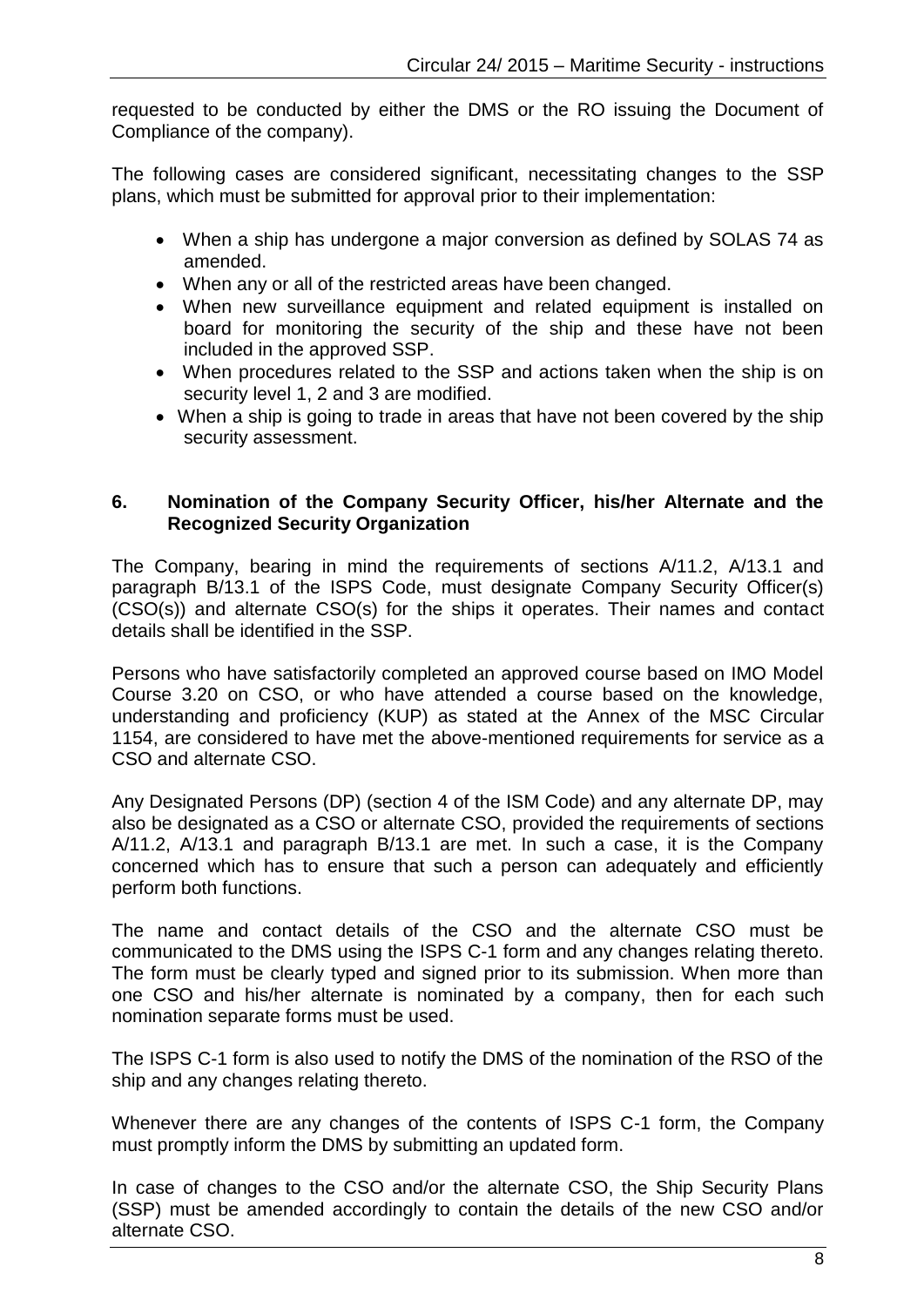The ISPS C-1 forms and relevant notifications to the DMS, must be available for examination during shore-based verifications of the safety management system of the

Company by the Recognized Organization (RO) issuing the Document of Compliance (DoC) of the Company as per the provisions of the International Safety Management (ISM) Code.

# **7. Ship Security Officers and alternate Ship Security Officers**

All Cyprus ships are required to have a Ship Security Officer (SSO) and an alternate SSO. The SSO and alternate SSO must be identified in the SSP by rank. In this way the SSO and the alternate SSO can be identified through a cross reference to the Crew List of the ship at the time. In this manner, the need to submit amendments to the SSP for approval, as a result of shipboard personnel changes, is avoided.

Any member of the ship's personnel, including the Master, may be designated as the SSO or as an alternate SSO provided he has the required training and understanding of the duties and obligations of the SSO or of the alternate SSO.

All SSOs and alternate SSOs on board Cyprus flagged vessel must have a certificate issued by this Administration or by a country whose certificates are recognized by the Republic of Cyprus, in accordance with regulation VI/5 of STCW 78 as amended. A list of countries whose certificates are recognized and a list of countries which are not issuing such certificates but they accept the certificates issued by training schools is available on the web page of the DMS under "Training, Certification and Maritime Labour".

The DMS has issued additional instructions on the Manila Amendments of the STCW that are applicable as from 01 January 2012. The amendments are related to the Regulation VI/6 of the STCW 78 as amended on:

- Security awareness training for the crew without security duties; and
- Security awareness training for crew with security duties without SSO certificate.

All seafarers, on board a Cyprus flagged ship, without SSO certificate, must hold one of the above mentioned certificates as required by his/her appointment on board.

Owners and Managers of Cyprus vessels are reminded that more information and applications for the issuance of the aforesaid certificates may be obtained from the Seafarers Division of the DMS.

# **8. Conducting Ship Security Exercises (ISPS Code, Part B/13.7)**

The Company should ensure that, for its entire fleet, a ship to shore exercise is carried out involving one (1) ship (under Cyprus flag) or more if so wished, at least once every calendar year, with no more than eighteen (18) months between exercises.

Each year, a different ship (if one ship is chosen to conduct the exercise every year) must be selected when conducting the ISPS exercises.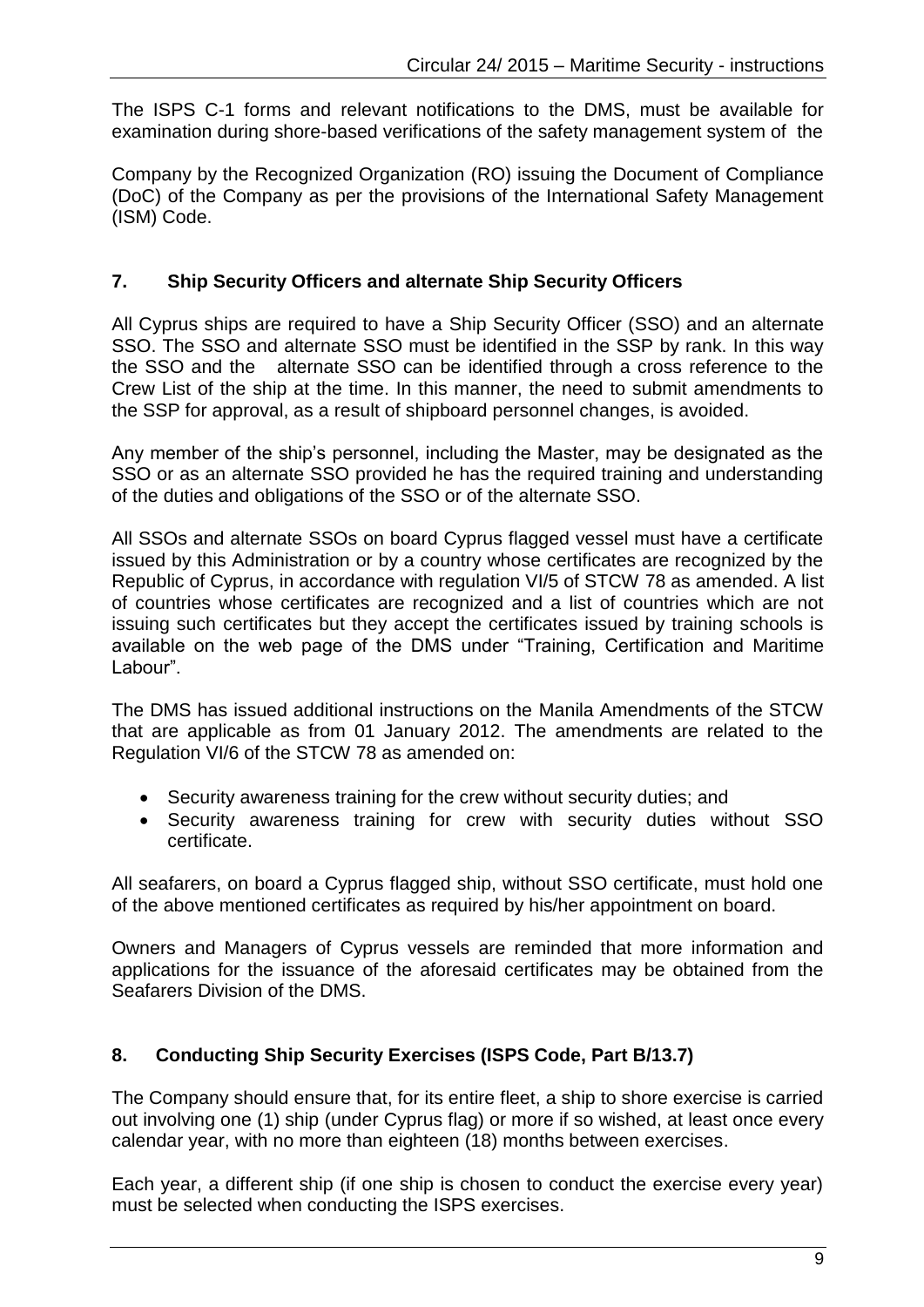Furthermore, the scenario of the exercise must be different each year as per the relevant provisions of the approved SSP and paragraph 8.9 of Part B of the ISPS Code.

Prior the conduct of any exercise, the DMS must be notified in writing by the CSO or the alternate CSO, at least **three (3) working days** in advance using the **"**Reporting the Conduct of an ISPS Exercise" form.

The involvement of the DMS at any security exercise will be limited to the testing of efficient communication with the CSO and or alternate CSO and the successful transmission in real mode of a Ship Security Alert (SSA) (if this is included in the exercise scenario), during normal working hours of the DMS. The DMS will confirm the reception of SSA provided that the activation in real mode was announced and requested prior to the conduct of the exercise.

Upon completion of every exercise, the CSO or alternate CSO must submit a brief evaluation report regarding the conduct of the exercise using the "Reporting the Evaluation of an ISPS Exercise" form.

Exercises conducted with ships flying other than Cyprus Flag do not fall under the provisions of the present Circular as the DMS has no access to the ship security plans of the ships and cannot be involved in the process of establishing and confirming proper communication with the ship using the SSAS.

The DMS wishes to limit the documentation and the required information only to the two above-mentioned forms and will only request the submission of additional documents when deemed necessary.

Any internal communication, carried out between the ship and the shore based personnel of the company, is not necessary to be submitted or communicated to this Department.

If exercises are not communicated to DMS, these cases will be treated as failure of the ship and the company in question to comply with the provisions of this Circular and might result to an additional investigation by the DMS (i.e. additional shipboard verification may be requested to be carried out by the DMS or RSO or additional shore based verification may be requested to be conducted by either the DMS or the RO issuing the Document of Compliance of the company).

The records of exercises, including information to be submitted to the DMS, must be available for examination during shore-based verifications of the safety management system of the Company by the RO issuing the DoC of the Company as per the provisions of the ISM Code.

Finally, the CSO's and / or alternate CSO's are reminded that all findings and lessons must be communicated to the entire fleet of the company (if more than one ship under Cyprus flag exists in the fleet).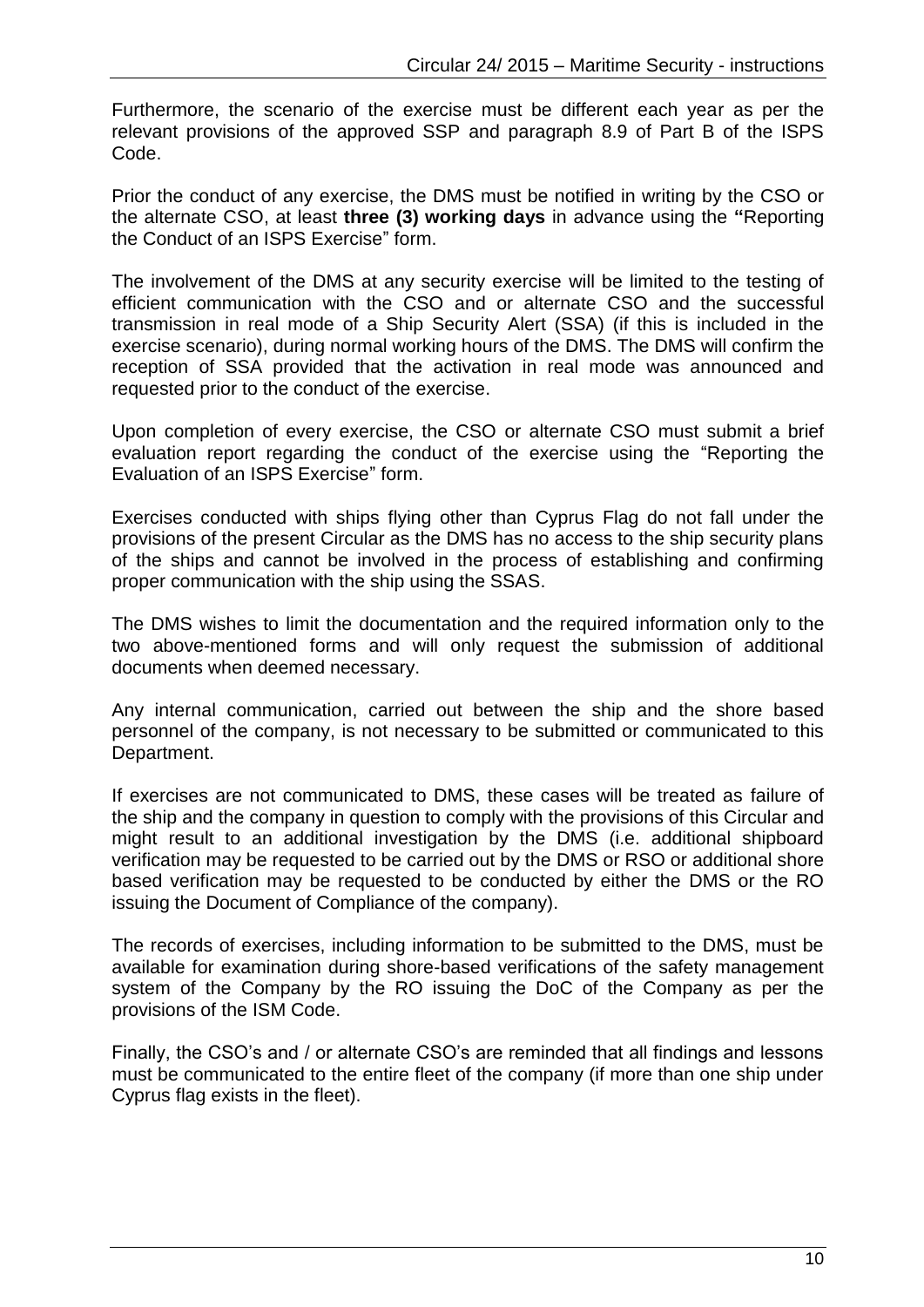# **9. Ship Security Alert System (SSAS)**

### 9.1 Requirements for the SSAS

In accordance with Regulation 6/ XI-2, all ships that are referred to in Regulation 2/ XI-2 shall be provided with a Ship Security Alert System (SSAS). The SSAS shall meet the performance standards laid down by the Resolution MSC. 147 (77), MSC/Circ. 1072 and MSC.1/Circ 1190.

The Ship Security Alert System shall be programmed to transmit the following information:

- Name of ship;
- IMO Ship Identification Number;
- Call Sign;
- Maritime Mobile Service Identity (MMSI);
- GNSS position (Latitude and Longitude) of the ship; and
- Date and time (UTC) of the GNSS position.

Additional information such as the name and contact phone number for the CSO (and alternate CSO) may be included if the SSAS is capable of such programming but this additional information is not mandatory.

The SSAS, when activated in real mode, must transmit a ship to shore security alert to the ship management company as well as to the DMS, to the email address that is dedicated to receive such alerts. The email address is: [ssas@dms.mcw.gov.cy](mailto:ssas@dms.mcw.gov.cy)

#### 9.2 Commissioning and testing of the SSAS

The DMS urges ship owners, ship managers and operators to exercise extreme care when commission the SSAS on board a Cyprus flag vessel to avoid false activation of the system.

It is advisable that when a technician is attending the vessel or if for any reason the system will be activated in real mode, the DMS is notified in writing at least 24 hours in advanced providing details of the ship (name, IMO number, Call Sign and MMSI), date and time of activation and the reason for activating the SSAS. All notifications must be transmitted to [maritime.security@dms.mcw.gov.cy](mailto:maritime.security@dms.mcw.gov.cy)

The DMS requires an activation in real mode of the SSAS to be carried out as soon as the system has been initially commissioned. Thereafter, the SSAS shall be tested (activation of the system in real mode) **annually,** either as a part of the annual ship security exercise or independently, i.e. once between the calendar months January to December.

The SSAS must also be tested (activation of the system in real mode) when a ship changes management company or service provider.

**The DMS will only confirm reception of a ship security alert provided that this was requested prior to the activation of the SSAS (in real mode)** providing details of the ship (name, IMO number, Call Sign and MMSI) and date and time of activation. Confirmations will be carried out by the DMS during normal working hours of the DMS.